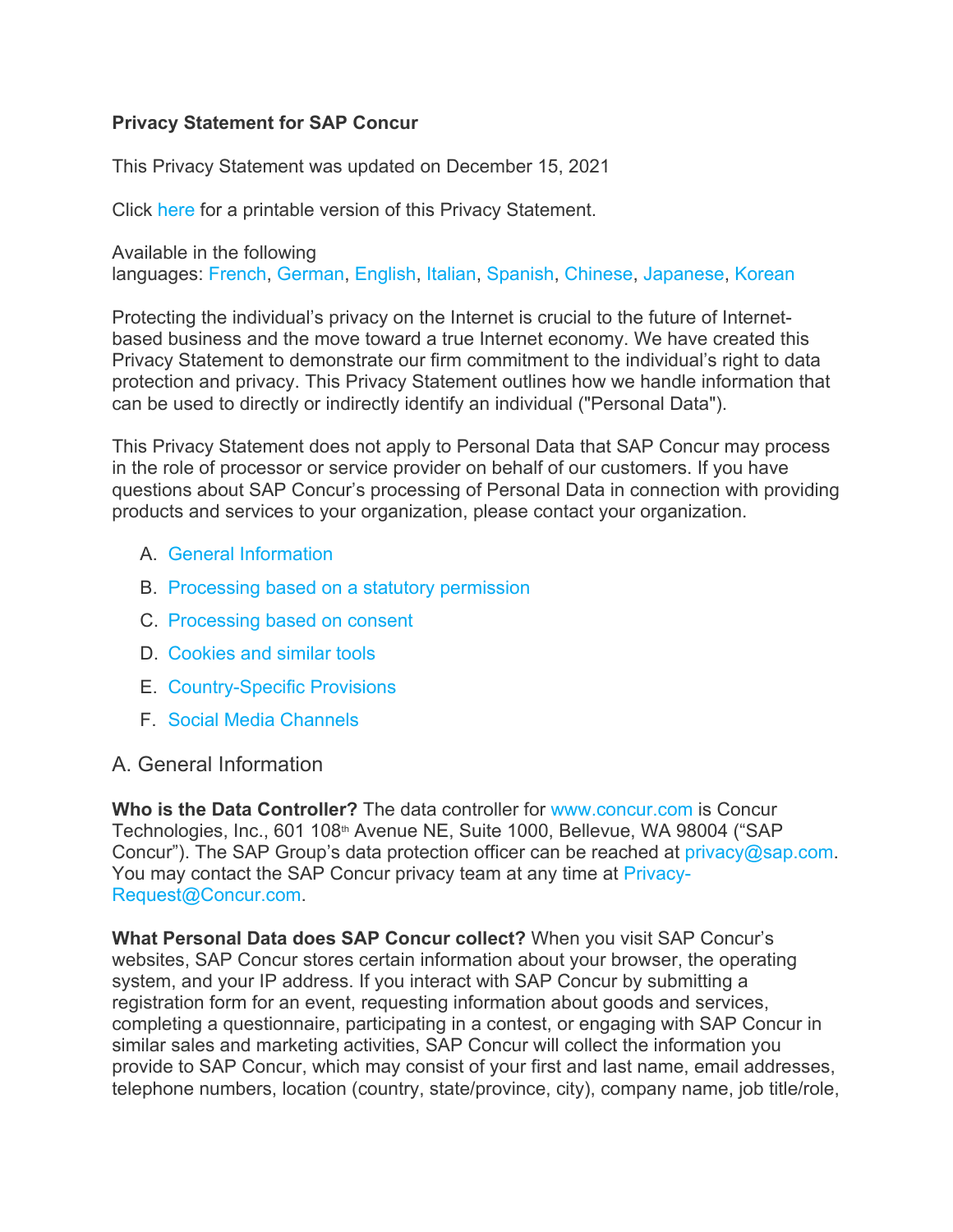department and function, current relationship to SAP, and your company's industry. If you provide a credit card number or bank details to order goods or services from SAP Concur, then SAP Concur will collect this information to process your payment for the requested goods or services.

**Why does SAP Concur need your Personal Data?** SAP Concur requires your Personal Data to provide you with access to this site; to deliver any ordered goods or services; and to comply with statutory obligations, including checks required by applicable export laws. Further information on why SAP Concur needs your Personal Data can be found in Section B, below, if SAP Concur's use of your Personal Data is based on a statutory permission. Further information on why SAP Concur needs your Personal Data can be found in Section C, below, if SAP Concur's use of your Personal Data is based on your consent. If SAP Concur's use of your Personal Data is based on consent, note that the information in this Privacy Statement on respective consent statements for certain types of Personal Data uses can also be found in the SAP Concur Preference Center. As a general matter and although providing Personal Data is voluntary, SAP Concur may not be able to perform or satisfy your request without it; for example, SAP Concur might require your Personal Data to process an order you place, or to provide you with access to a web offering that you requested. In these cases, it is not possible for SAP Concur to satisfy your request without certain Personal Data.

Kindly note that you can order goods or services without providing a consent into SAP Concur's further marketing operations.

**From What Types of Third Parties does SAP Concur obtain Personal Data?** In most cases, SAP Concur collects Personal Data from you. SAP Concur might also obtain Personal Data from third parties, if the applicable national law allows SAP Concur to do so. SAP Concur will treat this Personal Data according to this Privacy Statement, plus any additional restrictions imposed by the third party that provided SAP Concur with it or the applicable national law. These third-party sources include:

- SAP and/or SAP Group's business dealings with your employer
- Third parties you directed to share your Personal Data with SAP Concur

**How long will SAP Concur store my Personal Data?** SAP Concur will only store your Personal Data for as long as it is required:

- to make goods and services requested available to you;
- for SAP Concur to comply with its statutory obligations resulting from applicable export laws;
- until you object against such use by SAP Concur, if SAP Concur's use of your Personal Data is based on SAP Concur's legitimate business interest as further stated in this Privacy Statement;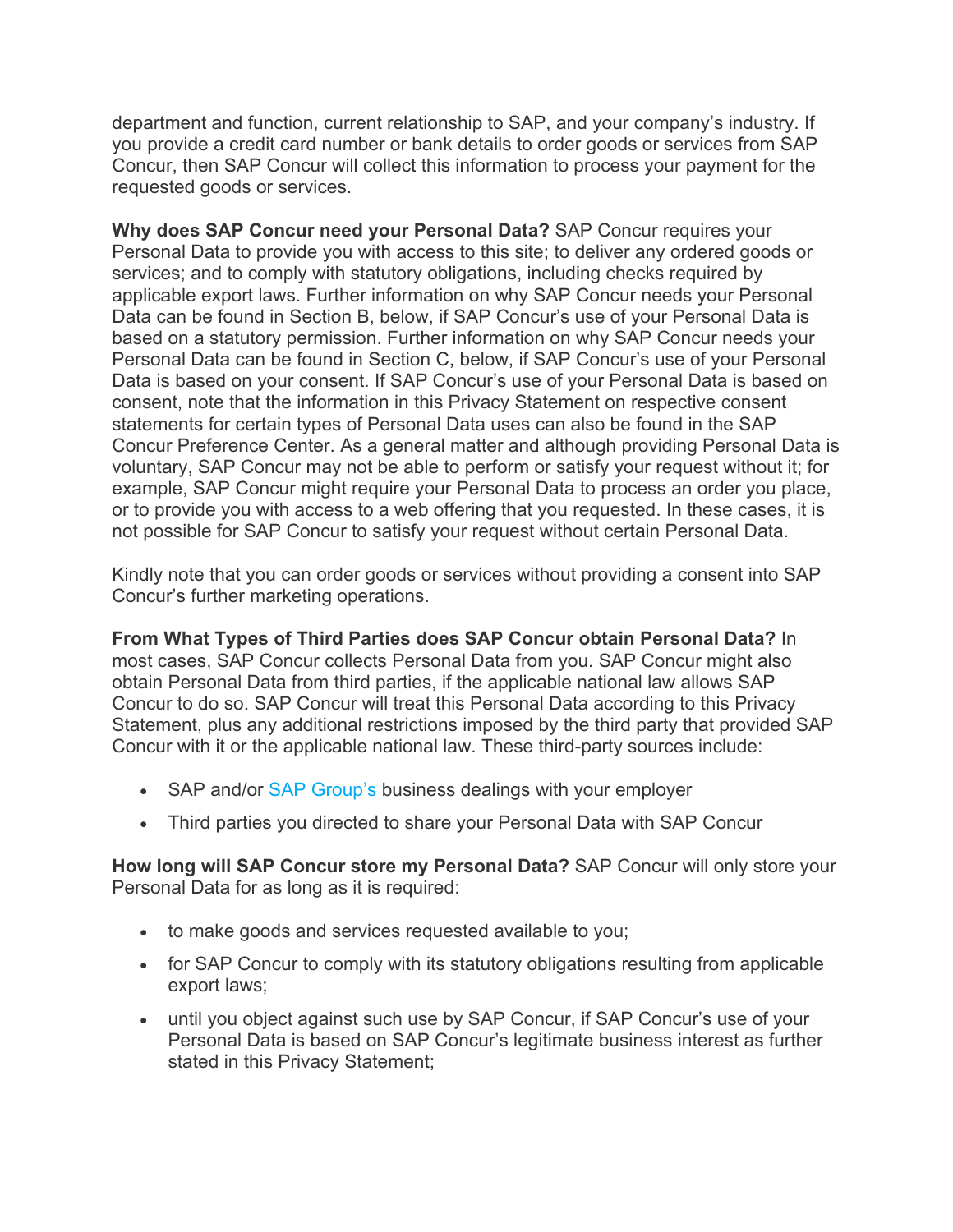- until you revoke your consent granted in this Privacy Statement, if SAP Concur is processing your Personal Data based on your consent;
- to fulfill the purposes outlined in this Privacy Statement.

SAP Concur will also retain your Personal Data for additional periods if it is required by mandatory law to retain your Personal Data longer or where your Personal Data is required for SAP Concur to assert or defend against legal claims, SAP Concur will retain your Personal Data until the end of the relevant retention period or until the claims in question have been settled.

#### **Who are the recipients of your Personal Data and where will it be processed?** Your Personal Data will be passed on to the following categories of third parties to process your Personal Data:

- companies within the SAP Group
- third party vendors and service providers as necessary to provide services to SAP Concur but not for their own promotional or business purposes

As part of a global group of companies operating internationally, SAP Concur has affiliates (the "SAP Group") and third-party service providers outside of the European Economic Area (the "EEA") and will transfer your Personal Data to countries outside of the EEA. If these transfers are to a country for which the EU Commission has not issued an adequacy decision, SAP Concur uses the EU standard contractual clauses to contractually require that your Personal Data receives a level of data protection consistent with the EEA. You can obtain a copy (redacted to remove commercial or irrelevant) of such standard contractual clauses by sending a request to privacy@sap.com. You can also obtain more information from the European Commission on the international dimension of data protection here: European **Commission** 

**What are your data protection rights?** You can request from SAP Concur: access at any time to information about which Personal Data SAP Concur processes about you and the correction or deletion of such Personal Data. Please note, however, that SAP Concur can or will delete your Personal Data only if there is no statutory obligation or prevailing right of SAP Concur to retain it. Kindly note further that if you request that SAP Concur deletes your Personal Data, you will not be able to continue to use any SAP Concur service that requires SAP Concur's use of your Personal Data.

If SAP Concur uses your Personal Data based on your consent or to perform a contract with you, you can further request from SAP Concur a copy of the Personal Data that you have provided to SAP Concur. In this case, please contact the email address below and specify the information or processing activities to which your request relates, the format in which you would like to receive this information, and whether the Personal Data should be sent to you or another recipient. SAP Concur will carefully consider your request and discuss with you how it can best fulfill it.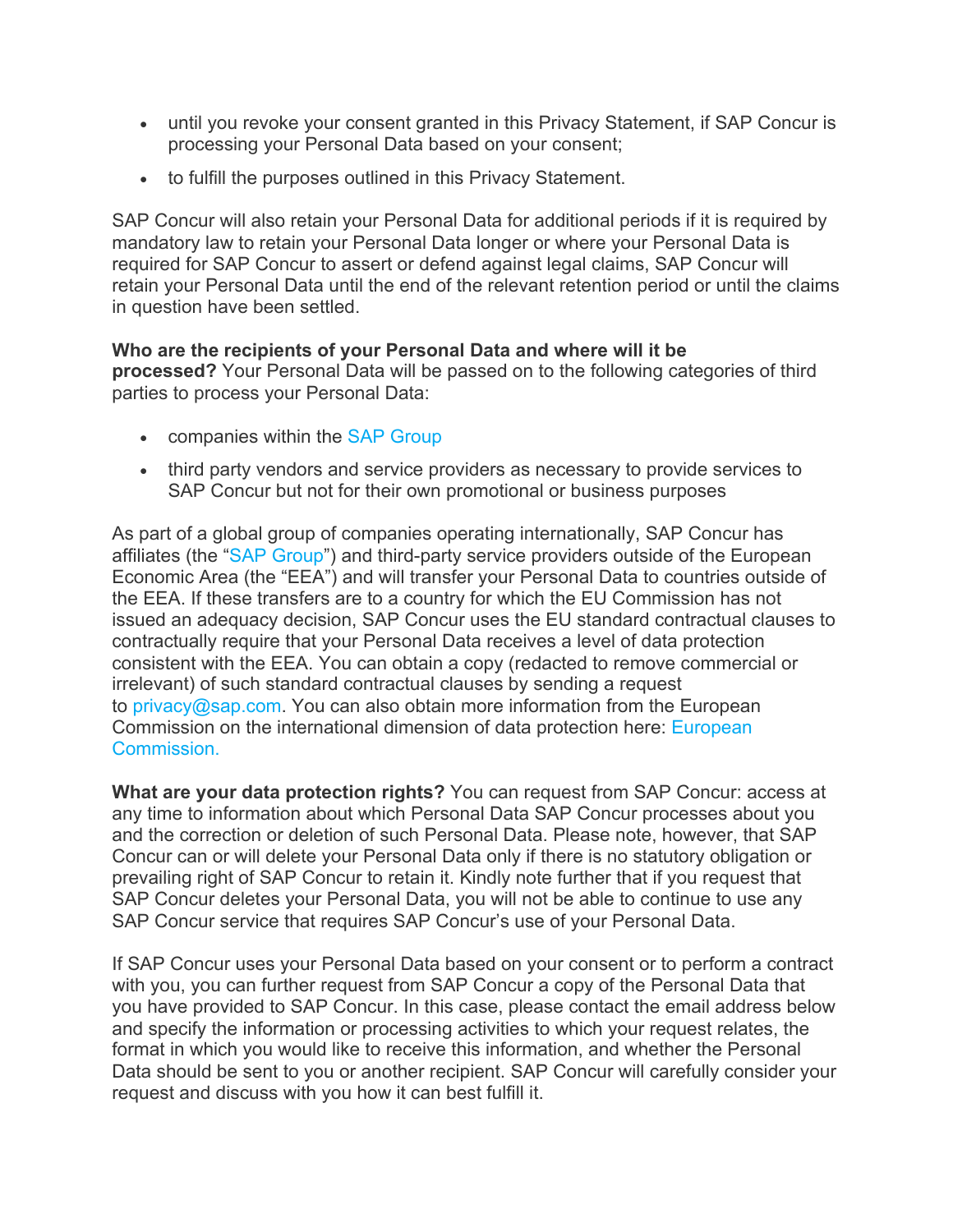Furthermore, you can request from SAP Concur that SAP Concur restricts your Personal Data from any further processing in any of the following events: (i) you state that the Personal Data SAP Concur has about you is incorrect, subject to the time SAP Concur requires to check the accuracy of the relevant Personal Data, (ii) there is no legal basis for SAP Concur processing your Personal Data and you demand that SAP Concur restricts your Personal Data from further processing, (iii) SAP Concur no longer requires your Personal Data but you state that you require SAP Concur to retain such data in order to claim or exercise legal rights or to defend against third party claims, or (iv) in case you object to the processing of your Personal Data by SAP Concur based on SAP Concur's legitimate interest (as further set out below), subject to the time required for SAP Concur to determine whether it has a prevailing interest or legal obligation in processing your Personal Data.

For individuals within the State of California, you instead have the right:

- to request from SAP Concur access to your Personal Data that SAP Concur collects, uses, discloses, or sells (if applicable) about you;
- to request that SAP Concur delete Personal Data about you;
- to non-discriminatory treatment for exercise of any of your data protection rights;
- in case of request from SAP Concur for access to your Personal Data, for such information to be portable, if possible, in a readily usable format that allows you to transmit this information to another recipient without hindrance; and
- to opt-out of the sale of Personal Data. In accordance with the disclosure requirements under the California Consumer Privacy Act ("CCPA"), SAP Concur is exempt from providing a notice to opt-out because it does not and will not sell your Personal Data.

Please note, however, that SAP Concur can or will delete your Personal Data only if there is no statutory obligation or prevailing right of SAP Concur to retain it. Kindly note further that if you request that SAP Concur deletes your Personal Data, you will not be able to continue to use any SAP Concur service that requires SAP Concur's use of your Personal Data.

**How can you exercise your data protection rights?** Please direct any requests to exercise your rights to SAP's group data protection officer may be contacted at  $Privacy@sap.com$ , or you may contact the SAP Concur privacy team at any time at Privacy-Request@Concur.com.

For individuals within the State of California, you may also designate an authorized agent to submit requests to exercise your data protection rights to SAP Concur. Such authorized agent must be registered with the California Secretary of State and submit proof that you have given authorization for the agent to act on your behalf.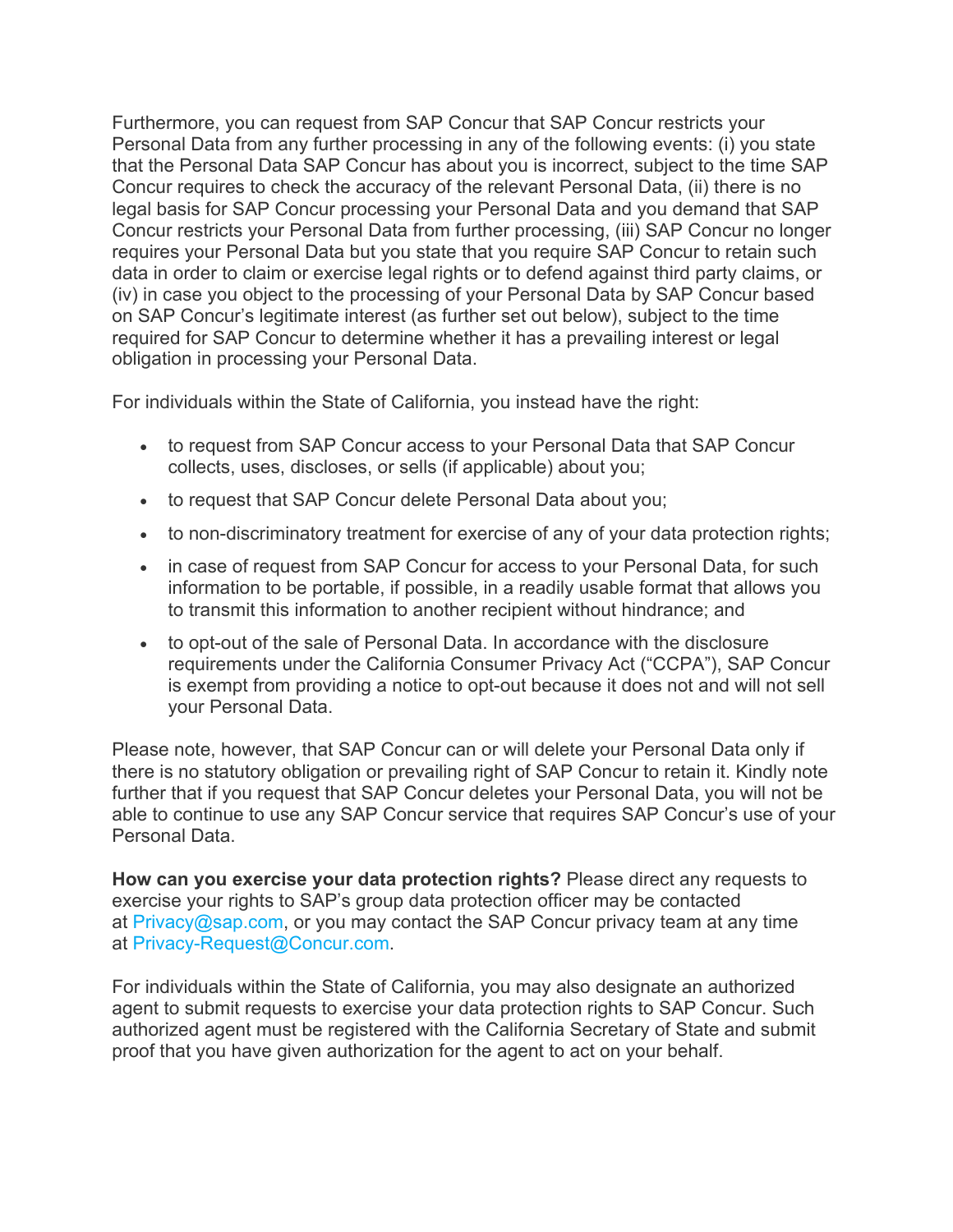**How will SAP Concur verify requests to exercise data protection rights?** SAP Concur will take steps to ensure that it verifies your identity to a reasonable degree of certainty before it will process the data protection right you want to exercise. When feasible, SAP Concur will match Personal Data provided by you in submitting a request to exercise your rights with information already maintained by SAP Concur. This could include matching two or more data points you provide when you submit a request with two or more data points that are already maintained by SAP Concur.

In accordance with the verification process set forth in the CCPA, SAP Concur will require a more stringent verification process for deletion requests, or for Personal Data that is considered sensitive or valuable, to minimize the harm that might be posed to you by unauthorized access or deletion of your Personal Data. If SAP Concur must request additional information from you outside of information that is already maintained by SAP Concur, SAP Concur will only use it to verify your identity so you can exercise your data protection rights, or for security and fraud-prevention purposes.

SAP Concur will decline to process requests that are manifestly unfounded, excessive, fraudulent, or are not otherwise required by local law.

Right to lodge a complaint. If you take the view that SAP Concur is not processing your Personal Data in accordance with the requirements in this Privacy Statement or under applicable data protection laws, you can at any time lodge a complaint with the data protection authority of the EEA country where you live or with the data protection authority of the country or state where SAP Concur has its registered seat.

# **Can I use SAP Concur's services if I am a minor?**

**Children.** In general, SAP Concur websites and online services are not directed to users below the age of 16 years, or equivalent minimum age in the relevant jurisdiction. If you are younger than 16 or the equivalent minimum age in the relevant jurisdiction, you cannot register with and use this website or online services.

**U.S. Children's Privacy.** SAP Concur does not knowingly collect the Personal Data of children under the age of 13. If you are a parent or guardian and believe SAP Concur collected information about a child, please contact SAP Concur as described in this Privacy Statement. SAP Concur will take steps to delete the information as soon as possible. Given that SAP Concur websites and online services are not directed to users under 16 years of age and in accordance with the disclosure requirements of the CCPA, SAP Concur does not sell the Personal Data of any minors under 16 years of age.

B. Processing based on a statutory permission

### **Why does SAP Concur need to use my Personal Data and on what legal basis is SAP Concur using it?**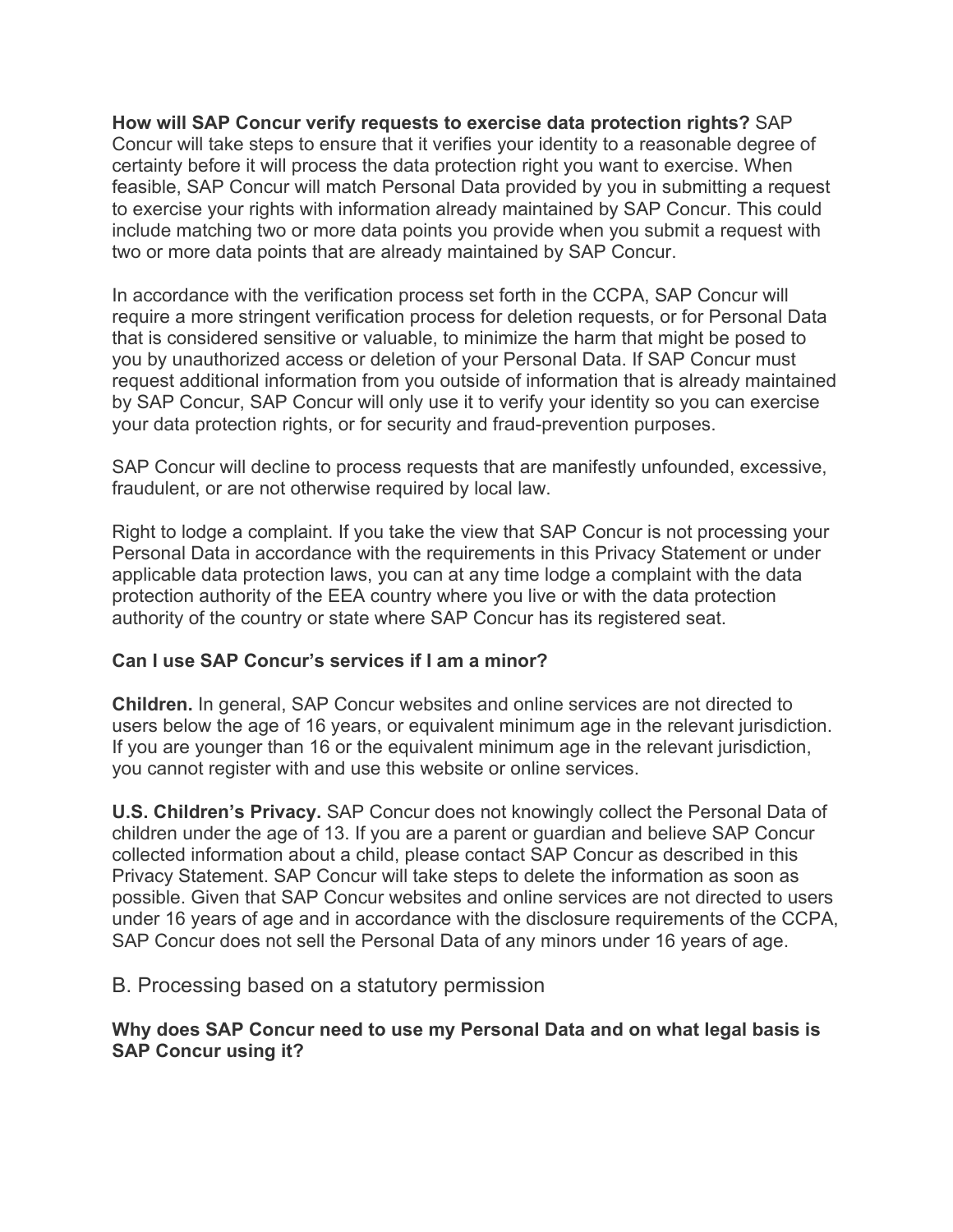**Processing to fulfill contractual obligation**. SAP Concur requires your Personal Data to deliver goods or services you order under a contract SAP Concur has with you, to establish a contract for goods or services between you and SAP Concur, and to send you invoices for ordered goods or services. SAP Concur processes Personal Data to fulfill contractual obligations pursuant to Article 6(1) lit. b GDPR or the equivalent article under other national laws, when applicable.

Processing when necessary to fulfill SAP Concur's contractual obligation includes responding to your related inquiries and providing you with shipping and billing information and to processing your feedback or to provide you with access to the SAP Concur customer support systems, provide support services to you and enable you to download content from the SAP Concur customer support systems. This may also include conversation data that you may trigger via the chat functionalities on SAP Concur's sites, contact forms, emails, or telephone. In this Privacy Statement, "goods and services" includes access to SAP Concur's web services, offerings, contests, sweepstakes, other content, customer support services, non-marketing related newsletters, whitepapers, tutorials, trainings and events.

Furthermore, SAP Concur communicates on a regular basis by email with users who subscribe to its services and will also communicate by phone to resolve your or other customer complaints or to investigate suspicious transactions. SAP Concur will use your email address to confirm your opening of an account, to send you notice of payments, to send you information about changes to its products and services, and to send notices and other disclosures as required by law. Generally, users cannot opt out of these communications because these communications are required for relevant business relationships and not marketing-related in nature.

For marketing-related communications such as emails and phone calls, SAP Concur will (i) only provide you with such information after you have opted in, if legally required, and (ii) provide you the opportunity to opt out if you do not want to receive further marketingrelated communications. You can also opt out of marketing-related communications at any time by updating your preferences within the SAP Concur Preference Center or, for users of the SAP Business Exchange, settings in the user's profile.

**Processing to ensure compliance.** SAP Concur and its products, technologies, and services are subject to the export laws of various countries including, without limitation, those of the European Union and its member states, and of the United States of America. You acknowledge that, pursuant to the applicable export laws, trade sanctions, and embargoes issued by these countries, SAP Concur is required to take measures to prevent entities, organizations, and parties listed on government-issued sanctioned-party lists from accessing certain products, technologies, and services through SAP Concur's websites or other delivery channels controlled by SAP Concur. This could include (i) automated checks of any user registration data as set out herein and other information a user provides about his or her identity against applicable sanctioned-party lists; (ii) regular repetition of such checks whenever a sanctioned-party list is updated or when a user updates his or her information; (iii) blocking of access to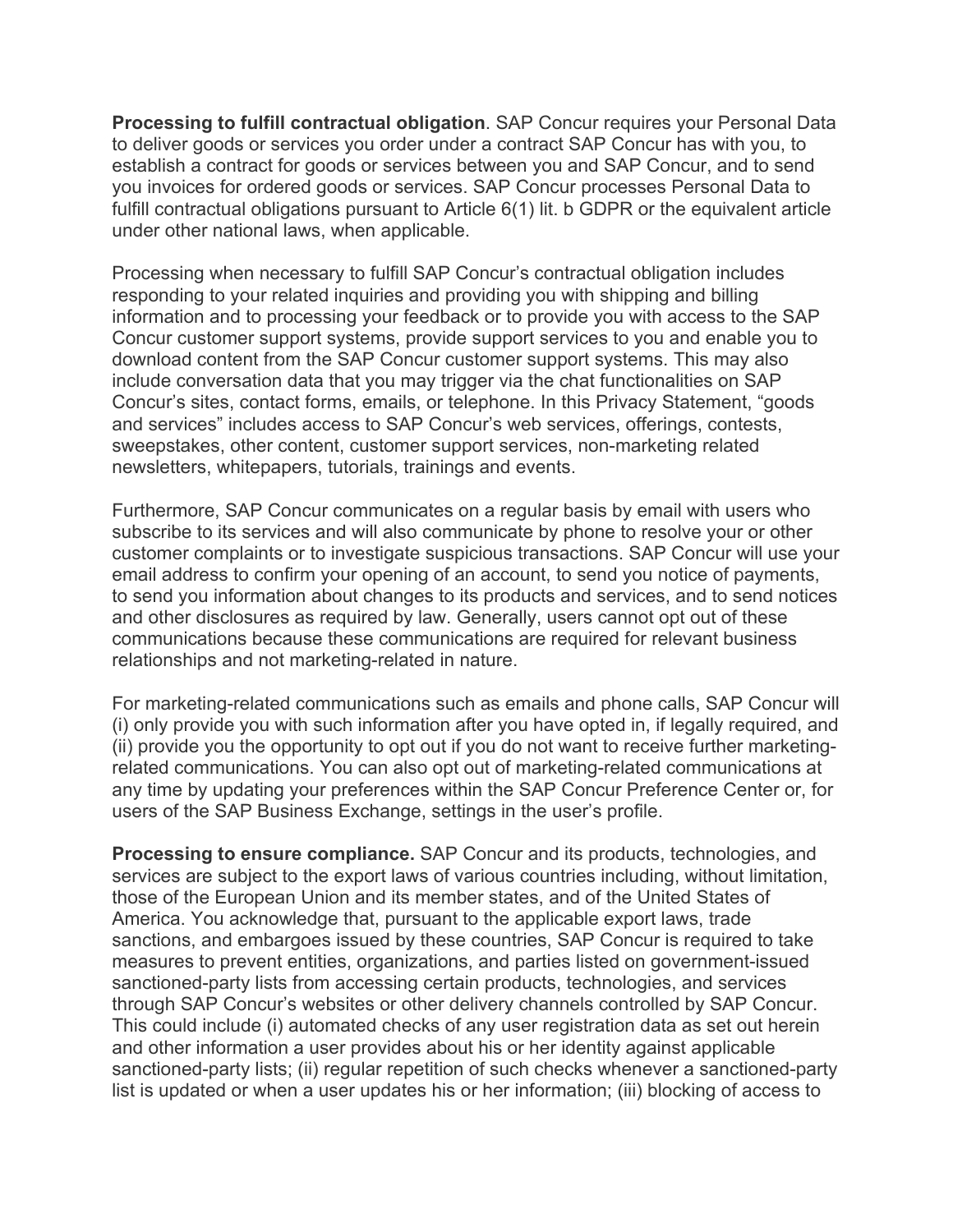SAP Concur's services and systems in case of a potential match; and (iv) contacting a user to confirm his or her identity in case of a potential match. Any such use of your Personal Data is based on the permission to process Personal Data in order to comply with statutory obligations (Article 6 para. 1 lit. c GDPR) and SAP Concur's legitimate interest (Article 6 para. 1 lit. f GDPR) or the equivalent articles under other national laws, when applicable.

Furthermore, you acknowledge that any information required to track your data protection and privacy choices for processing of your Personal Data, or whether you have expressly consented to or opted out of receiving marketing materials depending on the country in which the relevant SAP Group company operates, may be stored and exchanged between members of the SAP Group as required to ensure compliance.

**Processing based on SAP Concur's legitimate interest.** SAP Concur can use your Personal Data based on its legitimate interest (Article 6 para. 1 lit. f GDPR) or the equivalent article under other national laws, when applicable as follows:

- **Fraud and Legal Claims.** If required, SAP Concur will use your Personal Data for the purposes of preventing or prosecuting criminal activities such as fraud and to assert or defend against legal claims.
- **Questionnaires and survey.** SAP Concur could invite you to participate in questionnaires, surveys, or similar feedback tools. These questionnaires, surveys and tools will be generally designed in a way that they can be answered without any data that can be used to identify you. If you nonetheless enter such data in response, SAP Concur will use this personal data to improve its products and services and may combine the information you provide with other personal data about you that SAP Concur may have, including other surveys or feedback you provide.
- **Contract Performance.** If you purchase or intend to purchase goods or services from SAP Concur on behalf of a corporate customer or are otherwise designated as a contact person for the business relationship between a corporate customer (a "Customer Contact") and SAP Concur, SAP Concur will use your Personal Data for this purpose. This includes, for the avoidance of doubt, such steps which are required for establishing the relevant business relationship. In case that an existing Customer Contact informs SAP Concur that you are their replacement, SAP Concur will, from the point in time of such notification, consider you to be the relevant Customer Contact for the respective customer until you object as further set out below.
- **Creation of anonymized data sets.** SAP Concur may anonymize Personal Data provided under this Privacy Statement to create anonymized data sets, which can then be used to improve its and its affiliates' products and services.
- **Personalized Communications.** If you opt-in to receive marketing communications such as newsletters or updates from SAP Concur, SAP Concur will collect and store details of how you interact with these communications to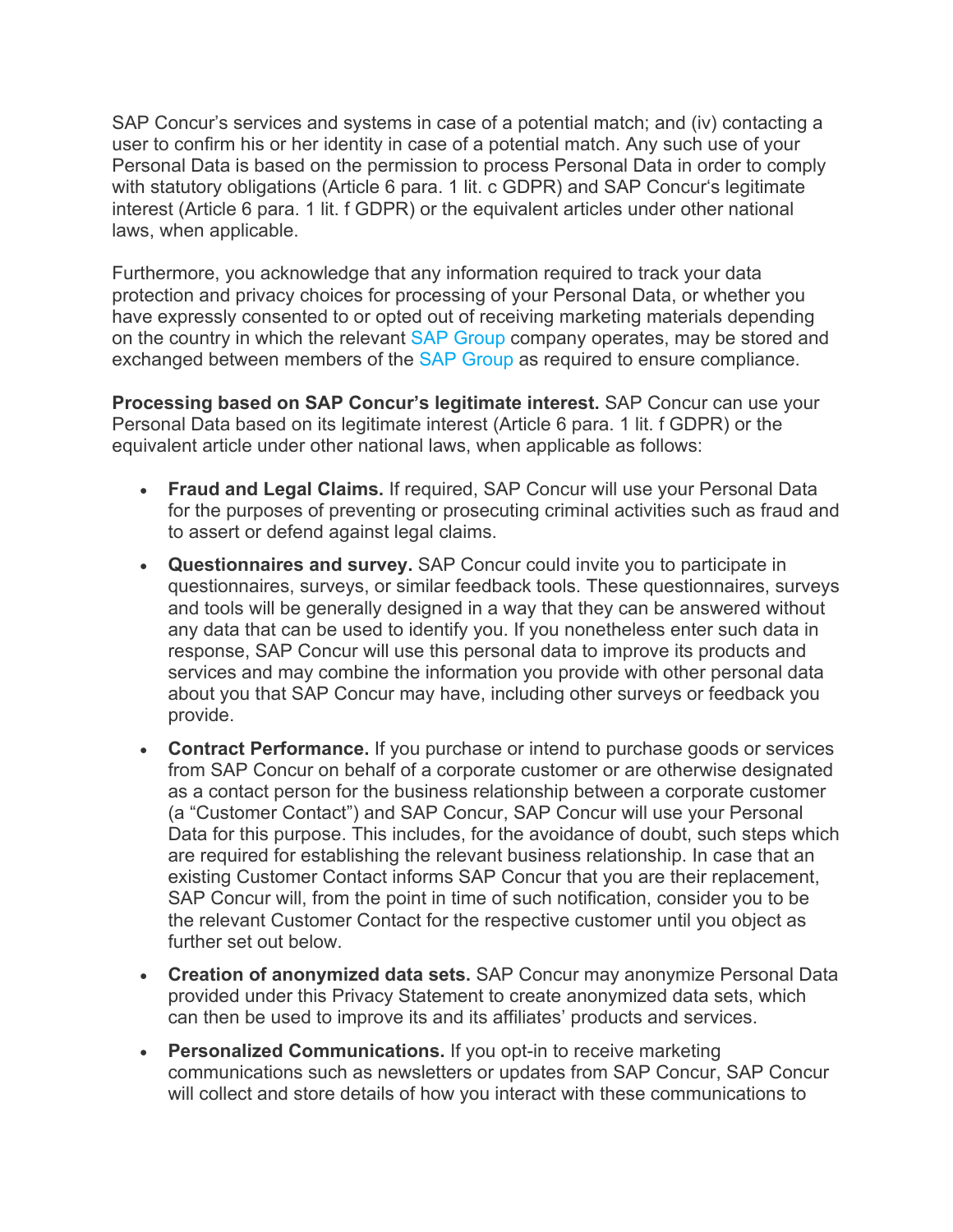help create, develop, operate, deliver and improve our communications with you. This information is aggregated and used to help SAP Concur provide more useful information and to understand what is of most interest.

- **Recordings for quality improvement purposes.** In case of telephone calls or chat sessions, SAP Concur will record such calls (after informing you accordingly during that call and before the recording starts) or chat sessions in order to improve the quality of SAP Concur's services and develop new products or functionalities.
- **To keep you up-to-date or request feedback.** Within an existing business relationship between you and SAP Concur, SAP Concur might inform you, where permitted in accordance with local laws, about its products or services (including webinars, seminars or events) which are similar or relate to such products and services you have already purchased or used from SAP Concur. Furthermore, where you have attended a webinar, seminar or event of SAP Concur or purchased products or services from SAP Concur, SAP Concur might contact you for feedback regarding the improvement of the relevant webinar, seminar, event, product or service.

**Right to Object.** You can at any time object to SAP Concur's use of your Personal Data as set forth in this section by updating your preferences within the SAP Concur Preference Center or, for users of the SAP Business Exchange, settings in the user's profile; or SAP's group data protection officer may be contacted at Privacy@sap.com, or you may contact the SAP Concur privacy team at any time at Privacy-Request@Concur.com. In this case, SAP Concur will carefully review your objection and cease further use of the relevant information, subject to SAP Concur's compelling legitimate grounds for continued use of the information, which override your interest in objecting, or if SAP Concur requires the information for the establishment, exercise or defense of legal claims.

**Processing under applicable national laws.** If the applicable national law allows SAP Concur to do so, SAP Concur will use information about you for a business purpose, some of which is Personal Data

- to plan and host events
- to host online forums or webinars
- for marketing purposes such as to keep you updated on SAP Concur's latest products and services and upcoming events
- to contact you to discuss further your interest in SAP Concur services and offerings
- to help SAP Concur create, develop, operate, deliver and improve SAP Concur services, products, content and advertising
- to provide more personalized information to you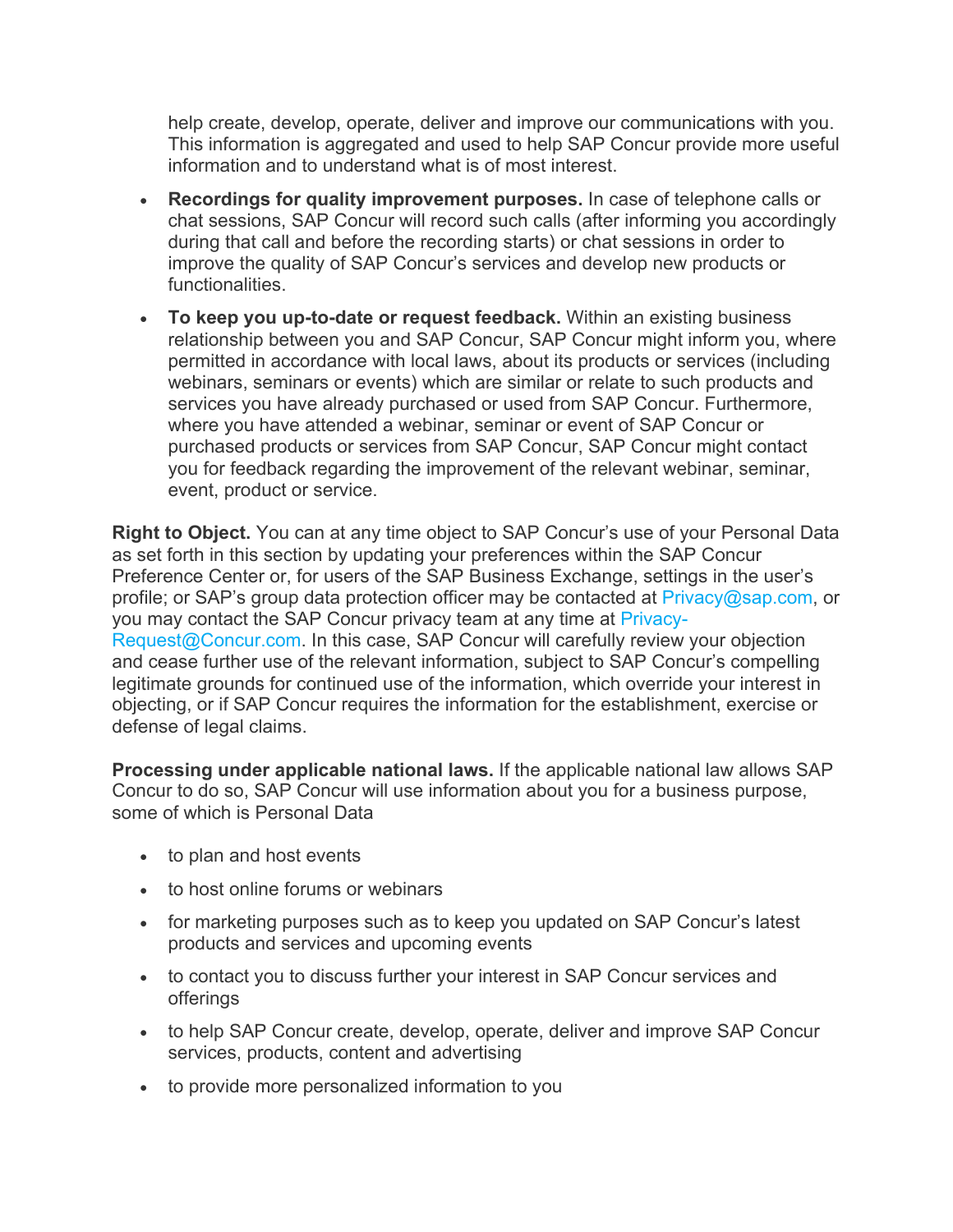- for loss prevention
- for account and network security purposes
- for internal purposes such as auditing, analysis, and research to improve SAP Concur's products or services
- to verify your identity and determine appropriate services
- to assert or defend against legal claims
- detecting security incidents, protecting against malicious, deceptive, fraudulent, or illegal activity, and prosecuting those responsible for that activity
- debugging to identify and repair errors that impair existing intended functionality
- Short-term, transient use, provided the personal information is not disclosed to a third party and is not used to build a profile about you or otherwise alter your individual experience outside the current interaction, including, but not limited to, the contextual customization of ads shown as part of the same interaction
- Undertaking internal research for technological development and demonstration
- Undertaking activities to verify or maintain the quality or safety of a service or device that is owned, manufactured, manufactured for, or controlled by SAP **Concur**
- C. Processing based on consent

In the following cases, SAP Concur will process your Personal Data if you granted prior consent to the specific proposed processing of your Personal Data (Article 6(1) lit. a GDPR).

**News about SAP Concur's Products and Services.** Subject to a respective provision and your consent, SAP Concur may use your name, email and postal address, telephone number, job title and basic information about your employer (name, address, and industry) as well as an interaction profile based on prior interactions with SAP Concur (prior purchases, participation in webinars, seminars, or events or the use of (web) services - further details on this topic can be found in the Cookie Statement displayed on the relevant SAP Concur website) in order to keep you up to date on the latest product announcements, software updates, software upgrades, special offers, and other information about SAP Concur's software and services (including marketing-related communications) as well as events of SAP Concur and in order to display relevant content on SAP Concur's websites. In connection with these marketing-related activities, SAP Concur may provide a hashed user ID to third party operated social networks or other web offerings (such as Twitter, LinkedIn, Facebook, Instagram or Google) where this information is then matched against the social networks' data or the web offerings' own data bases in order to display to you more relevant information.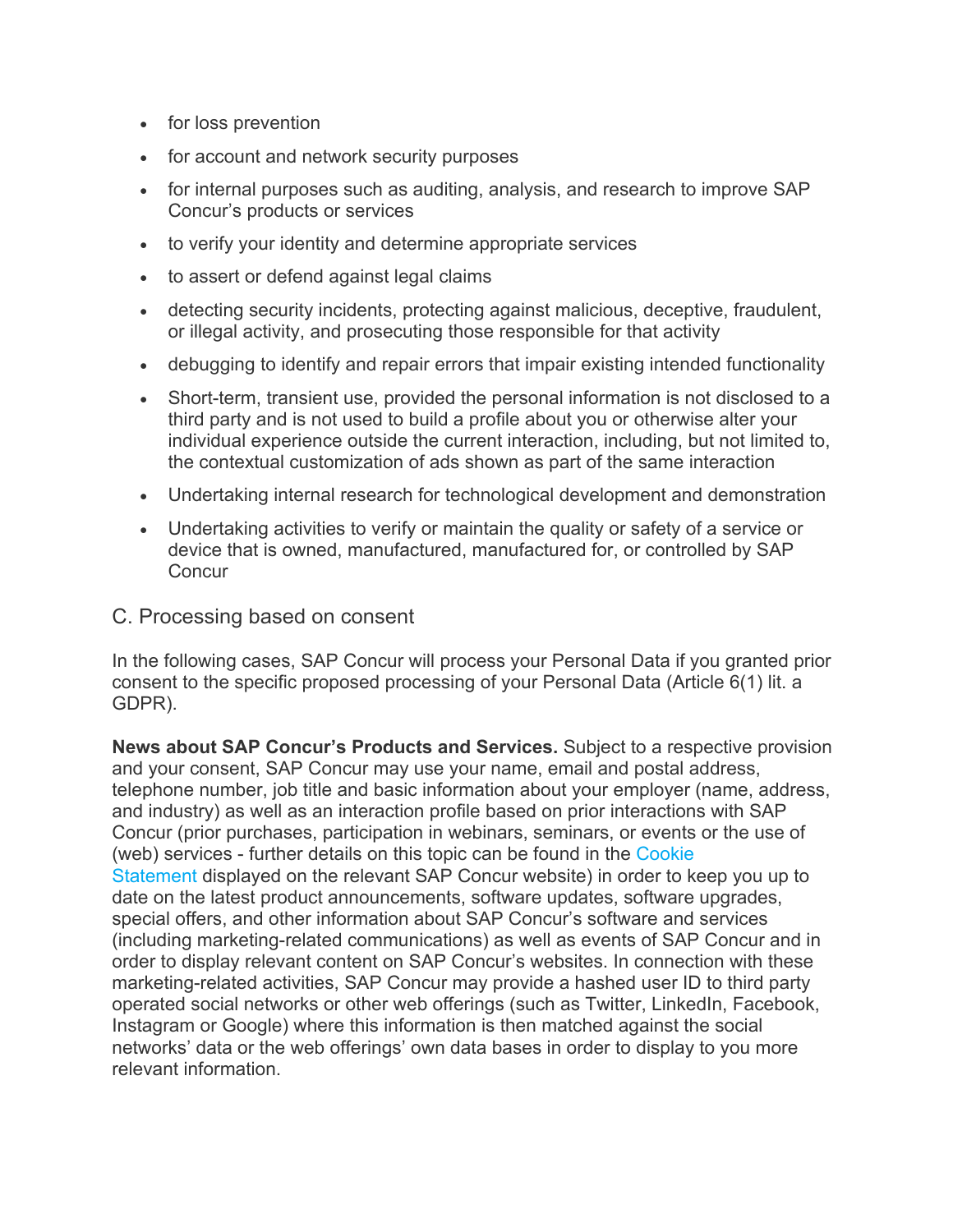**Creating user profiles.** SAP Concur offers you the option to use its web offerings including forums, blogs, and networks (such as the SAP Concur Community) linked to this website that require you to register and create a user profile. User profiles provide the option to display personal information about you to other users, including but not limited to your name, photo, social media accounts, postal or email address, or both, telephone number, personal interests, skills, and basic information about your company.

These profiles may relate to a single web offering of SAP Concur or may also allow you to access other web offerings of SAP Concur or of other entities of the SAP Group, or both (irrespective of any consent granted under the section "Forwarding your Personal Data to other SAP companies." below). It is, however, always your choice which of these additional web offerings you use, and your Personal Data is only forwarded to them once you initially access them. Kindly note that without your consent for SAP Concur to create such user profiles SAP Concur will not be in a position to offer such services to you where your consent is a statutory requirement that SAP Concur can provide these services to you.

Within any web offering, beyond the mere provision of access your profile is used to personalize interaction with other users (for example, by way of messaging or follow functionality) and by SAP Concur to foster the quality of communication and collaboration through such offerings and for SAP Concur to provide gamification elements (gamification is the process of taking something that already exists, such as a website, an enterprise application, or an online community, and integrating game mechanics into it to motivate participation, engagement, and loyalty). To the greatest extent supported by the relevant web offering, you can use the functionality of the relevant web offering to determine which information you want to share.

**Special categories of Personal Data.** In connection with the registration for and provision of access to an event or seminar, SAP Concur may ask for information about your health for the purpose of identifying and being considerate of individuals who have disabilities or special dietary requirements throughout the event. Any such use of information is based on the consent you grant hereunder.

Kindly note that if you do not provide any such information about disabilities or special dietary requirements, SAP Concur will not be able to take any respective precautions.

**Event profiling.** If you register for an event, seminar, or webinar of SAP Concur, SAP Concur may share basic participant information (your name, company, and email address) with other participants of the same event, seminar, or webinar for the purpose of communication and the exchange of ideas.

**Forwarding your Personal Data to other SAP companies.** SAP Concur may transfer your Personal Data to other entities in the SAP Group. The current list of SAP Group entities can be found here. In such cases, these entities will then use the Personal Data for the same purposes and under the same conditions as outlined in this Section C. above.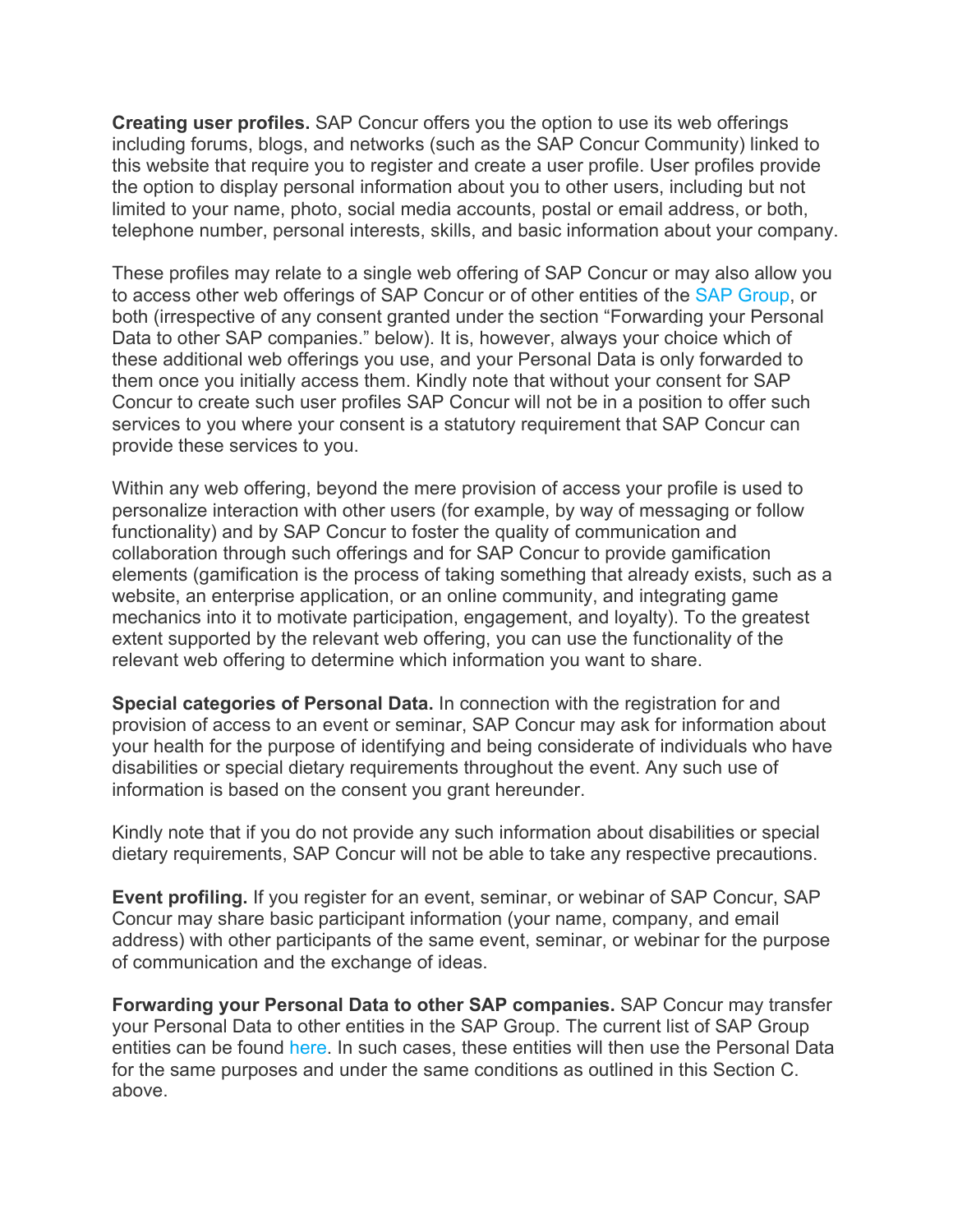**Forwarding your Personal Data to other third Parties.** At your request, as indicated by your consent, SAP Concur may share your contact information with sponsors, cosponsors and/or exhibitors of events and/or conferences organized and hosted by SAP Concur (e.g., SAP Concur Fusion) and other identified business partners of SAP Concur that may use your Personal Data pursuant to their respective privacy policies.

**Revocation of a consent granted hereunder.** You may at any time withdraw a consent granted hereunder. Certain consents may be withdrawn by updating your preferences within the SAP Concur Preference Center or, for users of the SAP Business Exchange, settings in the user's profile. Otherwise, you may contact the SAP Concur privacy team at any time at Privacy-Request@Concur.com . In case of withdrawal, SAP Concur will not process Personal Data subject to this consent any longer unless legally required to do so. In case SAP Concur is required to retain your Personal Data for legal reasons your Personal Data will be restricted from further processing and only retained for the term required by law. However, any withdrawal has no effect on past processing of personal data by SAP Concur up to the point in time of your withdrawal. Furthermore, if your use of an SAP Concur offering requires your prior consent, SAP Concur will not be (any longer) able to provide the relevant service (or services, if you revoke the consent for SAP Concur to use your profile under the SAP Cloud Platform Identity Authentication Service for multiple SAP Concur offerings), offer or event to you after your revocation.

# D. Cookies and Similar Tools

Information gathered by cookies or similar technologies, and any use of such information, is further described in SAP Concur's Cookie Statement. You can exercise your cookie preferences as outlined in SAP Concur's Cookie Statement.

# E. Additional Country Specific Provisions

Where SAP Concur is subject to U.S. privacy requirements, the following also applies: Do Not Track. Your browser may allow you to set a "Do not track" preference. Unless otherwise stated, our sites do not honor "Do not track" requests. However, you may elect not to accept cookies by changing the designated settings on your web browser or, where available, by referring to our Cookie Statement. Cookies are small text files placed on your computer while visiting certain sites on the Internet used to identify your computer. Please note that if you do not accept cookies, you may not be able to use certain functions and features of our site. This site does not allow third parties to gather information about you over time and across sites.

# F. Social Media Channels

**General.** This General Information section applies to Personal Data that you provide to a social media provider's ("Social Media Provider") platform when you follow one of SAP Concur's accounts on the social media platform (such account is referred to as a "Social Media Channel"), or which is derived from the Personal Data as outlined below. The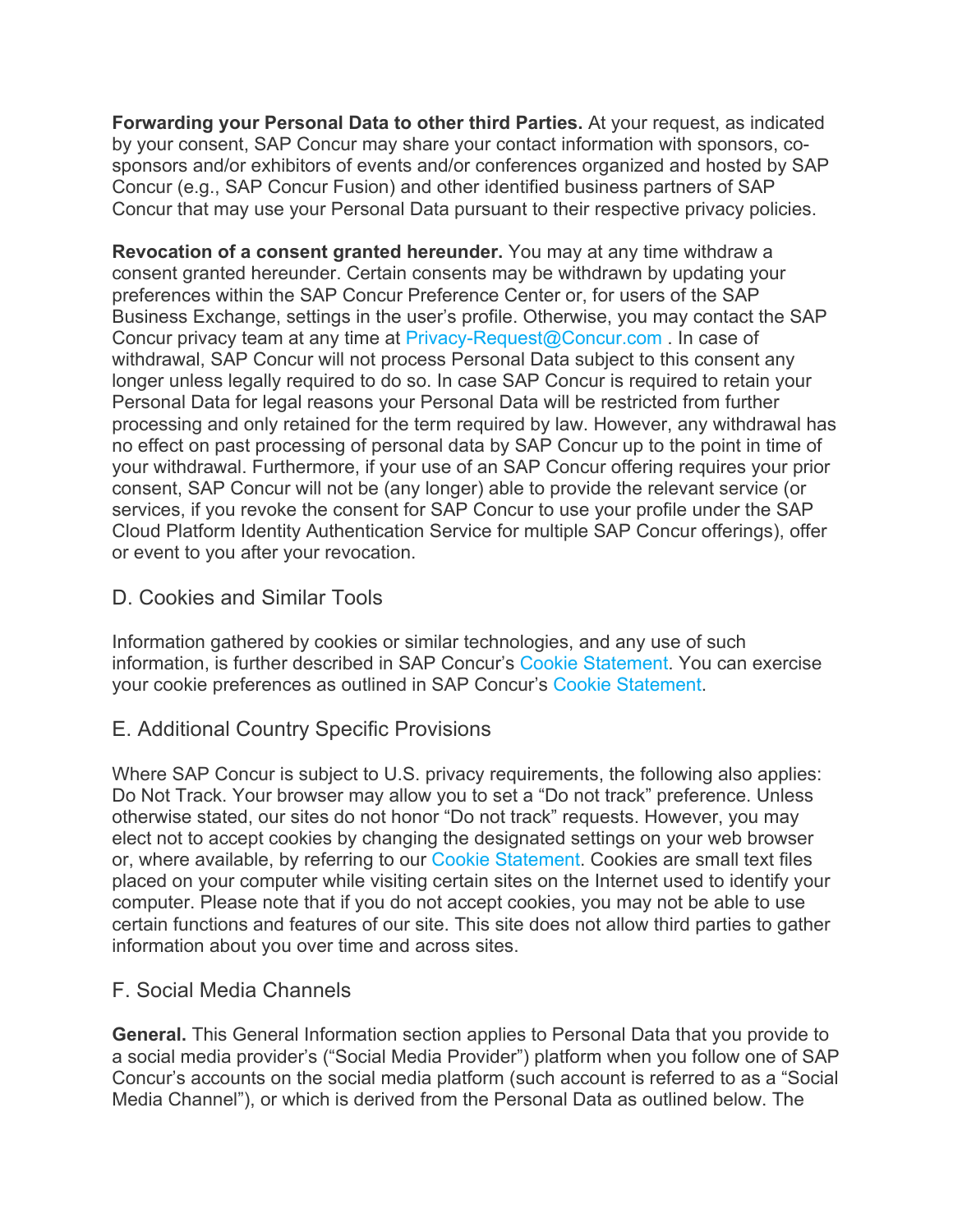information is this section supplements information in the Privacy Statement, and in the event of any conflict between this section and the remainder of the Privacy Statement, this section will control.

**Personal Data Collected.** If you follow the Social Media Channel, SAP Concur will access and process your social media posts and profile information, including your time zone and language, when you created your account on the Social Media Provider's platform, and certain information about your posts like date and time. SAP Concur requires your Personal Data to provide you with access to the Social Media Channel. Although providing Personal Data is voluntary, without your Personal Data SAP Concur cannot provide you with access to the Social Media Channel.

**Personal Data from Third Parties.** In most cases SAP Concur collects Personal Data from you through Social Media Channels. SAP Concur might also obtain Personal Data from a third party such as a service provider to SAP Concur, if the applicable national law allows SAP Concur to do so. These third-party sources include SAP group entities' business dealings with you and third parties you directed to share your Personal Data with SAP Concur.

**Sprinklr.** SAP Concur engages Sprinklr as a third party service provider. Sprinklr uses standard integration APIs provided by a Social Media Provider to collect, aggregate, and analyze the contributions and activities associated with the Social Media Channel on that Social Media Provider's platform. This can include the content and actions you contribute to the Social Media Provider's platform. This information is used by Sprinklr to create reports that it provides to SAP Concur on an aggregated basis. Such reports can include specific information like your username or a personal identifier; however, this is only the case when you directly comment on content that SAP Concur publishes in its Social Media Channel, you @mention an Social Media Channel, or you post content associated with SAP Concur products and themes that are monitored by Sprinklr. SAP Concur uses these reports to better understand public sentiment around SAP Concur's products and services and to improve its offerings. Sprinklr may also receive information from the Social Media Provider as well. For further details on the information a Social Media Provider makes available to Sprinklr, please visit the Social Media Provider's privacy statement. You can restrict Sprinklr's ability to collect information as described in this section by following the instructions in the Social Media Provider's privacy statement.

**Certain processing based on SAP Concur's legitimate interest.** In order to protect the SAP Concur brand, SAP Concur monitors Social Media Channels, including but not limited to Twitter, Facebook, and LinkedIn for activity that presents immediate or potential risk to SAP Concur or its employees. In doing so, SAP Concur may access the data for individual accounts on the Social Media Provider's platform, including username, public profile, public comments, @mentions, shares, and replies. SAP Concur may respond directly to you to gather additional information, to address your concerns, or to request other action that may mitigate the risk to SAP Concur or SAP Concur employees.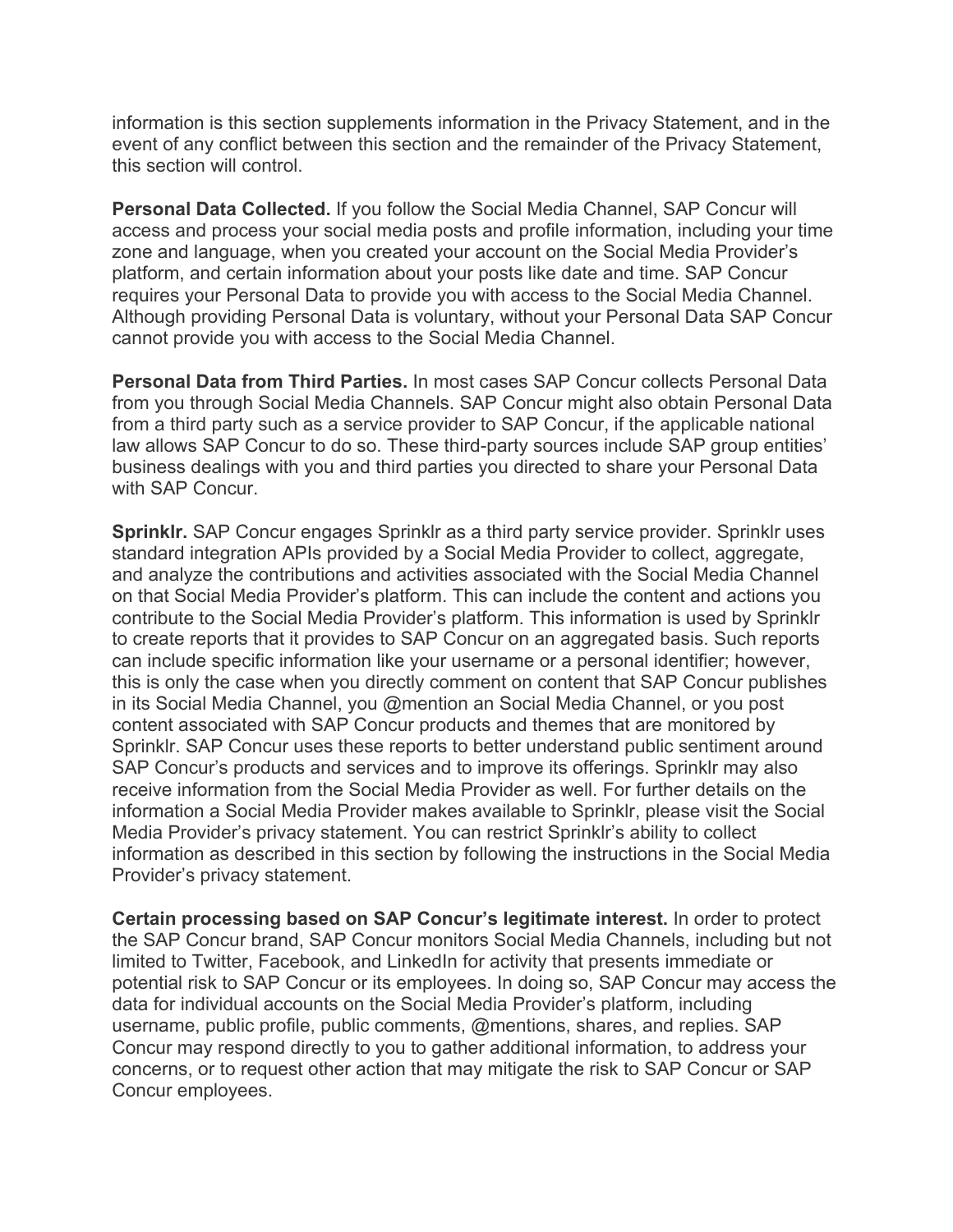You can at any time object to SAP Concur's use of your Personal Data as set forth in this section by either accessing and configuring your privacy controls on the Social Media Provider's platform or by unfollowing the Social Media Channel. If you elect either of these options to object, SAP Concur will: (i) cease using your Personal Data based on its legitimate interest to process Personal Data for the above purposes, (ii) remove it from its systems, unless SAP Concur is permitted to use such Personal Data for another purpose set forth in this Privacy Statement, or (iii) continue to process your Personal Data if SAP Concur determines and demonstrates a compelling legitimate interest to do so.

**Facebook.** The information in this section concerns the processing of Personal Data via SAP Concur's fan pages on Facebook (hereinafter "SAP Concur Facebook page") and about your additional rights in this context.

- **Data Controller.** For the processing of Personal Data for Page Insights ("Insights") Data"), SAP Concur and Facebook Ireland Limited ("Facebook Ireland") are joint controllers according to Article 26 (1) GDPR. The Page Insights Controller Addendum applies to the processing of Insights Data and this joint controllership arrangement. Facebook Ireland makes this Page Insights Controller Addendum available to you pursuant to Article 26 (2) GDPR. This is accomplished via the Information about Page Insights data, which currently is accessible from all pages on Facebook. Facebook Ireland is responsible for the collection and further processing of your Personal Data on Facebook's platform. Facebook collects and processes certain information about your visit to SAP Concur's Facebook fan page even if you do not have an account with Facebook and even if you are not logged into Facebook at the time of your visit to SAP Concur's Facebook fan page. For more information on how Facebook processes your Personal Data, please refer to Facebook's Privacy Policy and Facebook's Cookie Policy.
- **Contacting Facebook.** You can reach Facebook Ireland Limited at 4 Grand Canal Square, Grand Canal Harbour, Dublin 2 Ireland ("Facebook Ireland") and its Data Protection Officer can be reached at https://www.facebook.com/help/contact/540977946302970.
- **Personal Data Collected.** SAP Concur collects the Personal Data you make available on your Facebook profile as set forth below. While you are not legally or contractually obliged to make your Personal Data available to SAP Concur, certain functionality of SAP Concur's fan pages on Facebook may vary depending on the availability of your Personal Data. This can result in either unavailability or limited capability of certain functions when you do not make your Personal Data available. SAP Concur processes your data, some of which may be Personal Data, on the SAP Concur Facebook page in the following ways:
	- o Your public profile information when you interact with the SAP Concur Facebook page. SAP Concur will access the information based on the settings you exercise in your Facebook profile.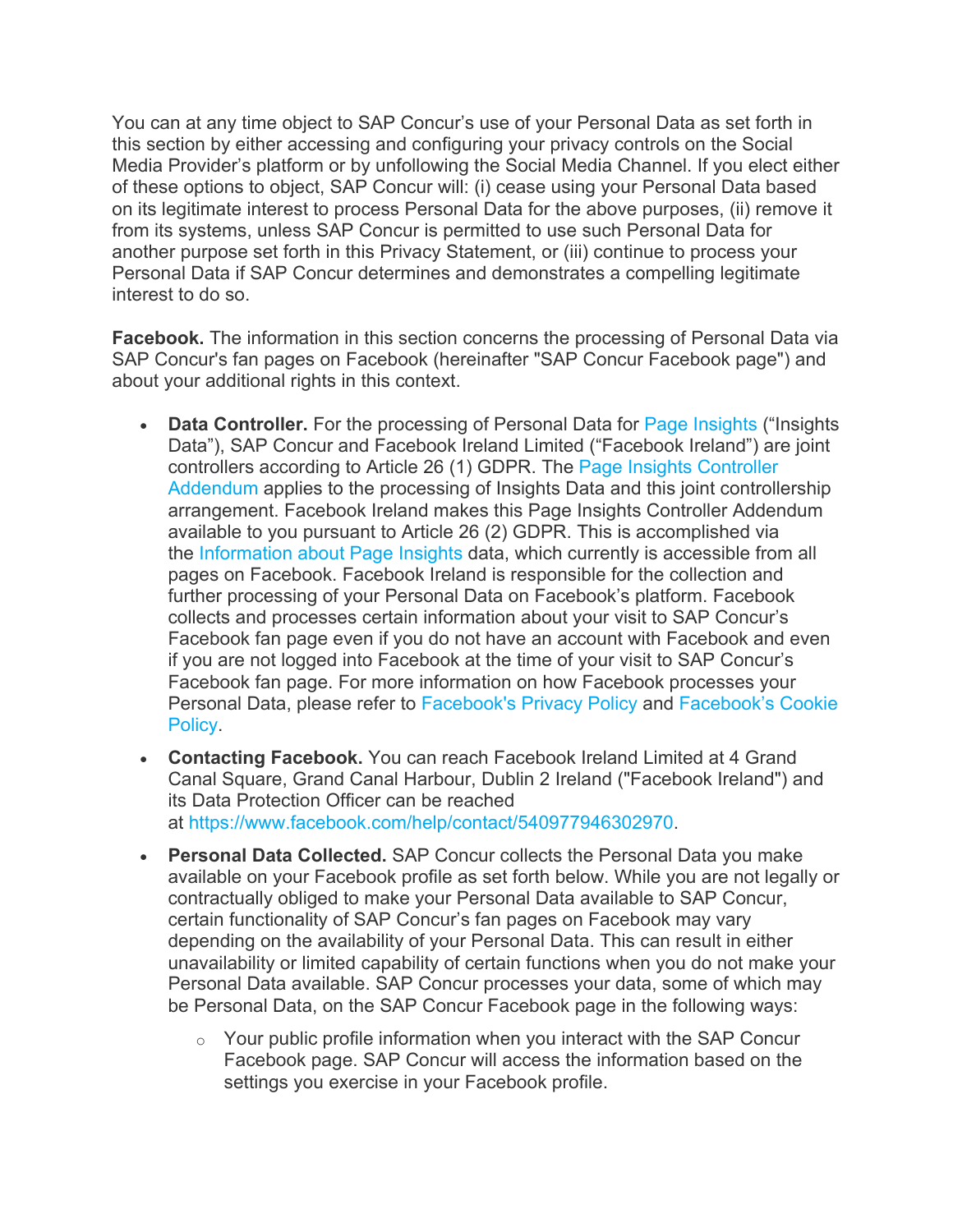- $\circ$  Your name and the content of your messages, inquiries or other postings when you contact SAP Concur via SAP Concur's Facebook page. SAP Concur processes this data for the purpose of handling and, if applicable, responding to your postings.
- $\circ$  Your interactions with the SAP Concur Facebook page when you upload a post, enter your Personal Data via a post or through the comment function under a post, or contact SAP Concur via Messenger and provide SAP Concur with your Personal Data.
- o When you interact with the SAP Concur Facebook page, Facebook uses your data to gather statistics on SAP Concur's Facebook page usage. Facebook then provides SAP Concur with "Page Insights data", which is information in aggregated statistical form that SAP Concur uses to evaluate the quality of SAP Concur's Facebook page and its content. SAP Concur does not access this usage data.
- $\circ$  For more information on Facebook's processing of Insights data when you interact with SAP Concur's Facebook page, please see: https://www.facebook.com/legal/terms/information\_about\_page\_insig hts data.
- **Processing by SAP Concur Based on Legitimate Interest.** SAP Concur's processing activities based on SAP Concur's legitimate interest are to recognize and adapt the content of SAP Concur's Facebook page to the interests and preferences of its visitors (for e.g., number of followers, number of visits to individual page areas, user statistics according to age, geography and language) and to increase SAP Concur's Facebook page visibility.
- **Processing by Facebook.** The Personal Data collected when you visit SAP Concur's Facebook fan page is processed by Facebook and may be transferred to countries outside the EEA. More information about how Facebook processes Personal Data can be found here: Facebook's Privacy Policy.
- **Exercise of Certain Rights.** Facebook Ireland is responsible to provide you with information about its processing for Page Insights and to enable you to exercise your rights under the GDPR. Learn more about these rights in your Facebook settings. To exercise these rights with respect to data processing by Facebook, please contact Facebook at https://www.facebook.com/help/contact/308592359910928. You can also reach SAP Concur via email at privacy@sap.com. You also have the right to lodge a complaint with a supervisory authority.

**Twitter.** The information in the following section concerns the processing of your Personal Data via SAP Concur's Twitter accounts (hereinafter "SAP Concur Twitter Account") and about your additional rights in this context.

• **Data Controller.** For SAP Concur's Twitter Account, SAP Concur uses the services of Twitter Inc, 1355 Market Street, Suite 900, San Francisco, CA 94103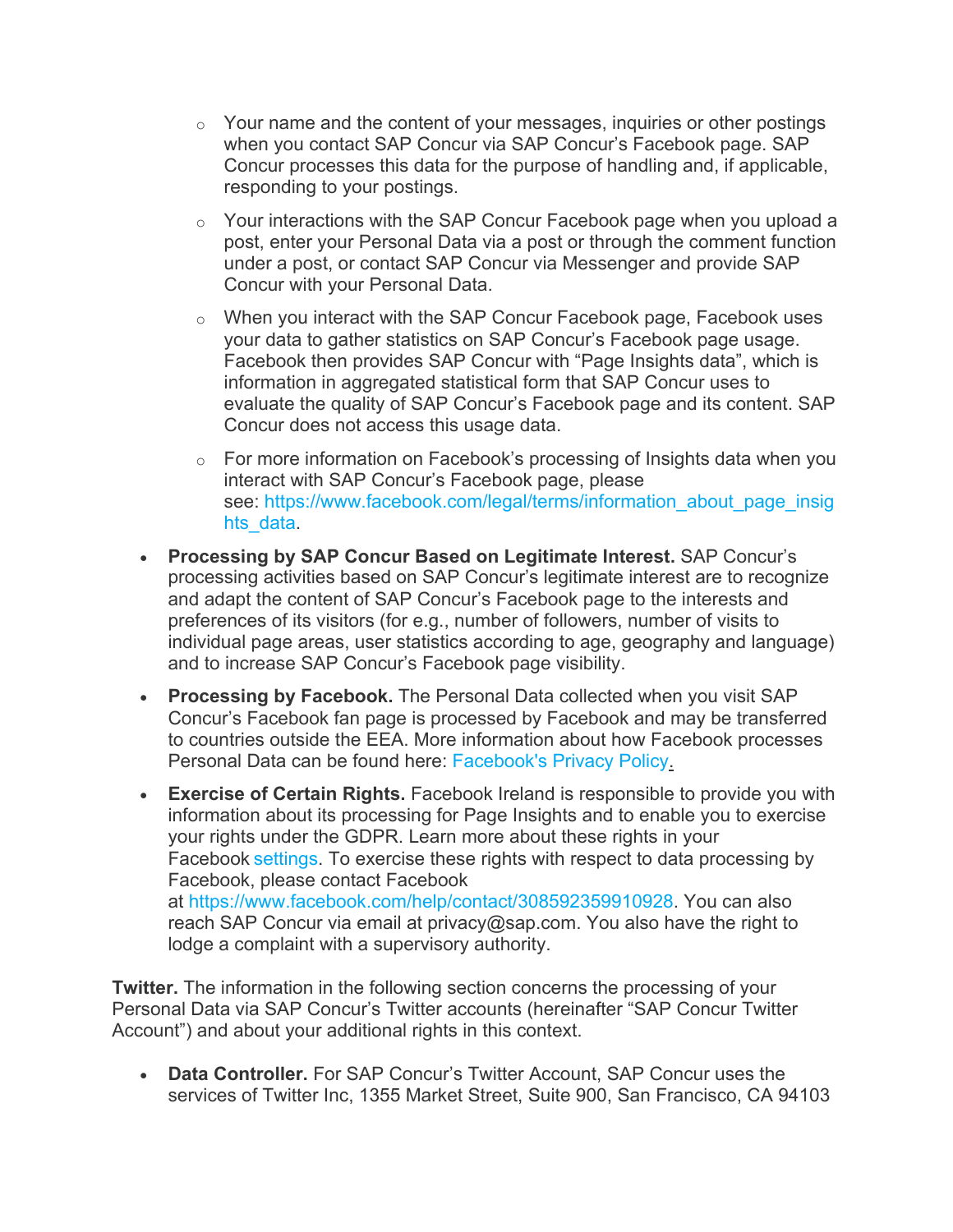U.S.A. ("Twitter"). Twitter sets forth the following data controllers for its services in its Privacy Policy: (i) if you live in a country outside of the European Union or the European Economic Area, the data controller responsible for your Personal Data is Twitter, Inc. and can be reached at Twitter, Inc., 1355 Market Street, Suite 900, San Francisco, CA 94103; and (ii) if you live in the European Union or European Economic Area, the data controller responsible for your Personal Data is Twitter International Company and can be reached at Twitter International Company, One Cumberland Place, Fenian Street, Dublin 2, D02 AX07 IRELAND.

- **Personal Data Collected.** As set forth in Twitter's Privacy Policy, your use of Twitter's short message service and other functionality that it makes available to you is your responsibility. This particularly applies to your use of the interactive functions Twitter offers such as share or rate. Further information about what data Twitter processes, the legal mechanism for data transfers, and for what purposes Twitter processes data can be found in Twitter's Privacy Policy located here: https://twitter.com/en/privacy. SAP Concur cannot influence the type and scope of Twitter's data collection and processing, or Twitter's transfer of data to third parties. SAP Concur does not have any control in this respect. When you use Twitter, your Personal Data is processed by Twitter and, regardless of your residence, is transferred, stored and used in the United States, Ireland, and in any other country where Twitter Inc. does business. You can limit the processing of your data in the general settings of your Twitter account. In addition, you can restrict Twitter access to your data like contact and calendar data, photos, and location data on mobile devices (smartphones, tablet computers) in the respective settings. However, this is dependent on the operating system used.
	- $\circ$  Twitter collects data that you voluntarily enter such as your name and user name, e-mail address, telephone number or the contacts in your address book when you upload or synchronize it.
	- $\circ$  Twitter also evaluates the content you share to determine what topics you are interested in, stores and processes confidential messages that you send directly to other users, and has the ability to use GPS data to determine your location, wireless network information, and your IP address to send you advertising or other content. Twitter may also use analysis tools for its evaluation purposes. SAP Concur cannot control or influence Twitter's use of such tools and Twitter has not informed SAP Concur about such potential use. If tools of this kind are used by Twitter for SAP Concur's Twitter Account, such tools are used without direction from SAP Concur or approval or support from SAP Concur, and data obtained from such tools and subsequent analysis are not available to SAP Concur. SAP Concur can only access certain non-personal information about Tweet activity like the number of profile or link clicks through a particular Tweet through SAP Concur's Twitter Account. Furthermore, Twitter does not provide SAP Concur with a means to prevent or disable the use of such tools on SAP Concur's Twitter Account.